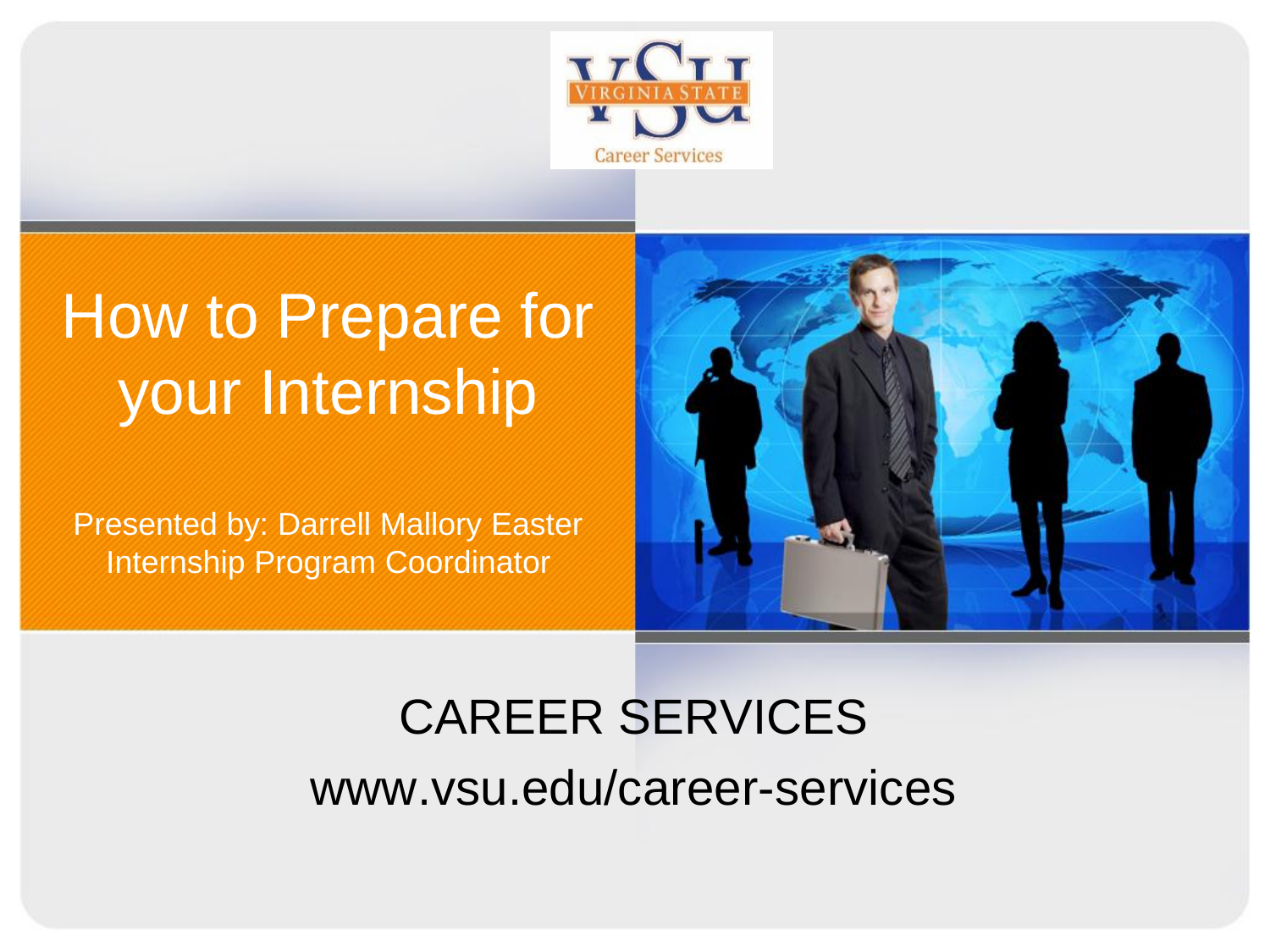#### How to Prepare for Your Internship Goals and Objectives



- How to Report your Internship Offers & Acceptance
- Process for Registering for Academic Course Credit
- Etiquette of an Office Environment (Dos & Don'ts)
- How to Network Effectively
- Internship Agreement/Contract (Goals & Objectives)
- Tips on How to Get A Full-Time Job Offer
- How to Give and Receive Feedback
- Learn How to Communicate with Your Supervisor
- How to Prepare, First Day of Work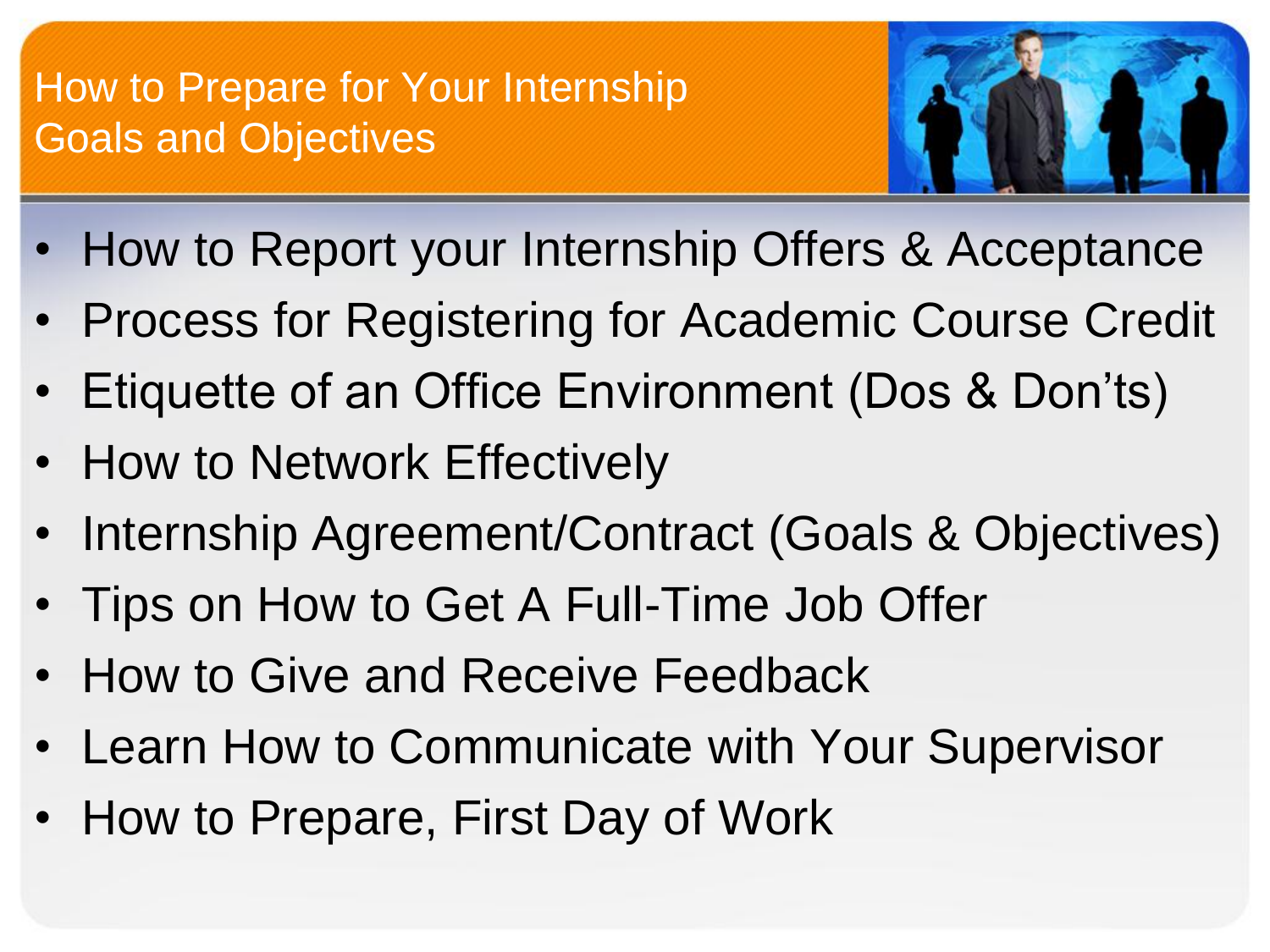# How to Report Your Internship Acceptance



- You've Secured the Internship Now What?
- Contact Career Services Internship Program Coordinator
- Contact your Internship Coordinator or Academic Advisor within your Academic Department
- Enter your Internship Placement information in Trojans4Hire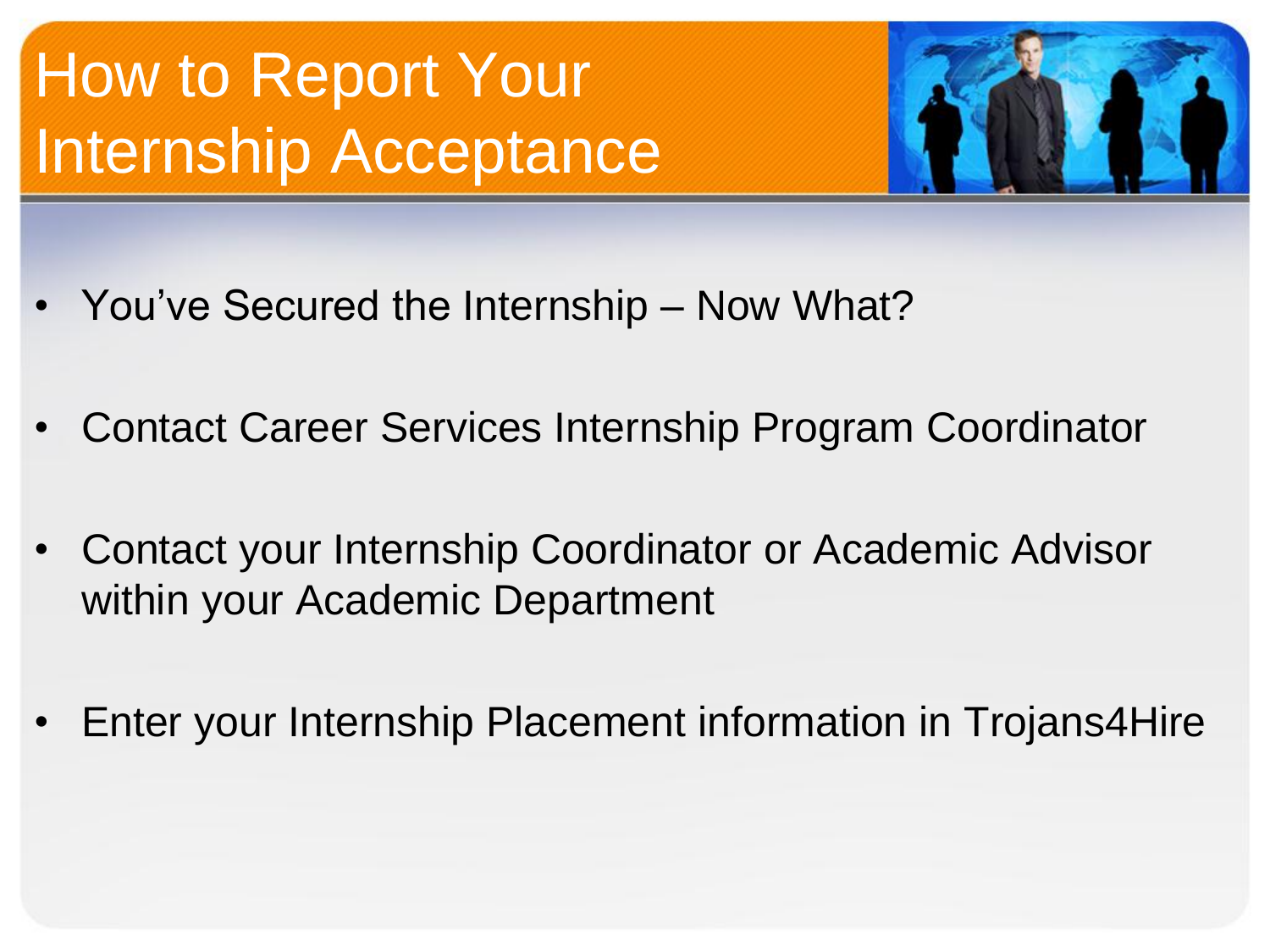# Process of Registering for Academic Course Credit



- Consult with your Academic Department to Determine if you Meet the Requirements to Register for Academic Course Credit
- Accept the Internship upon Approval of your Academic Advisor
- Complete all Logistics in Advance of Starting Your Internship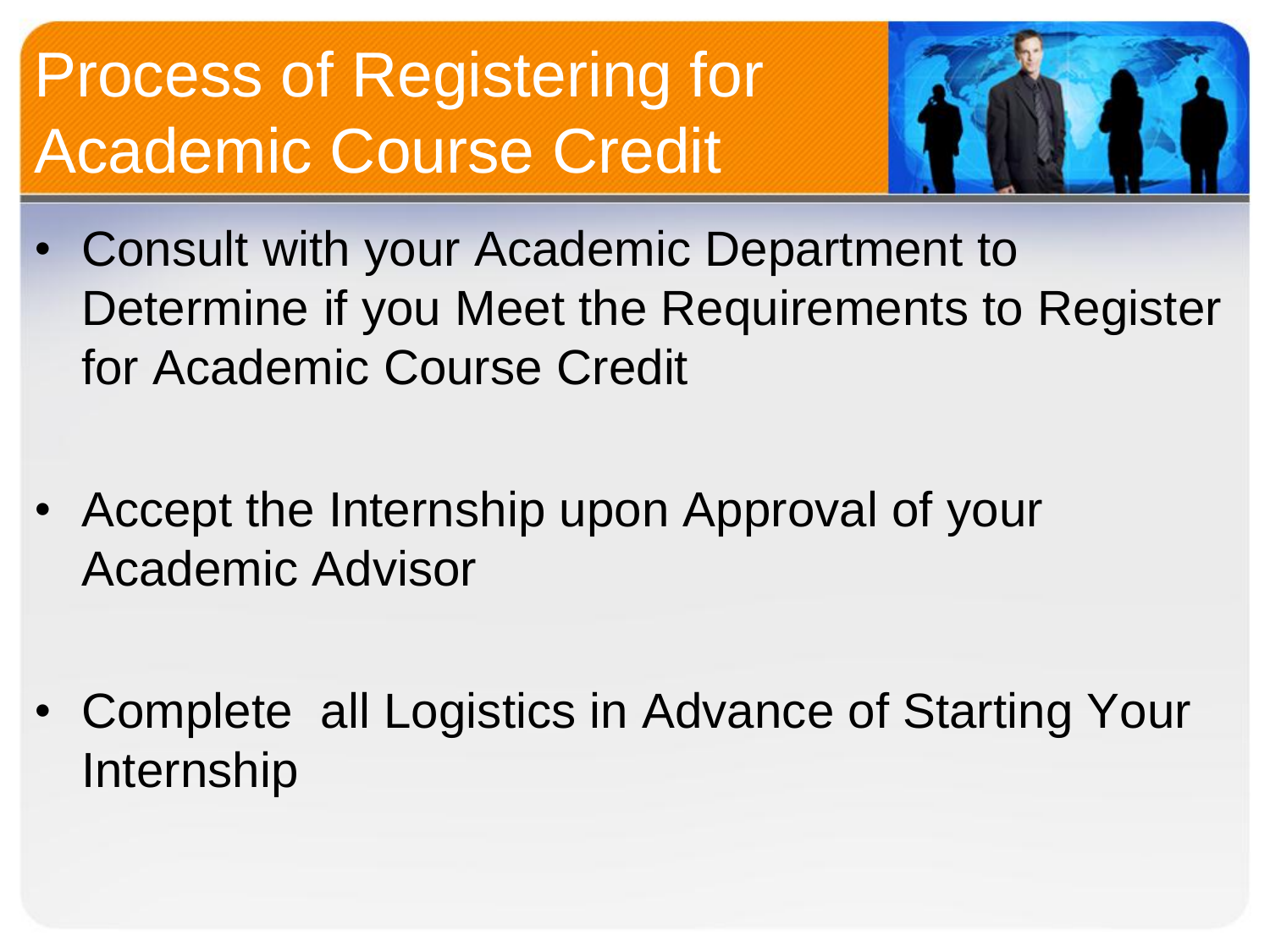# How to Prepare for the First Day of Your Internship



- Company Address
- Transportation
- Parking
- Where to Meet
- Company Dress Code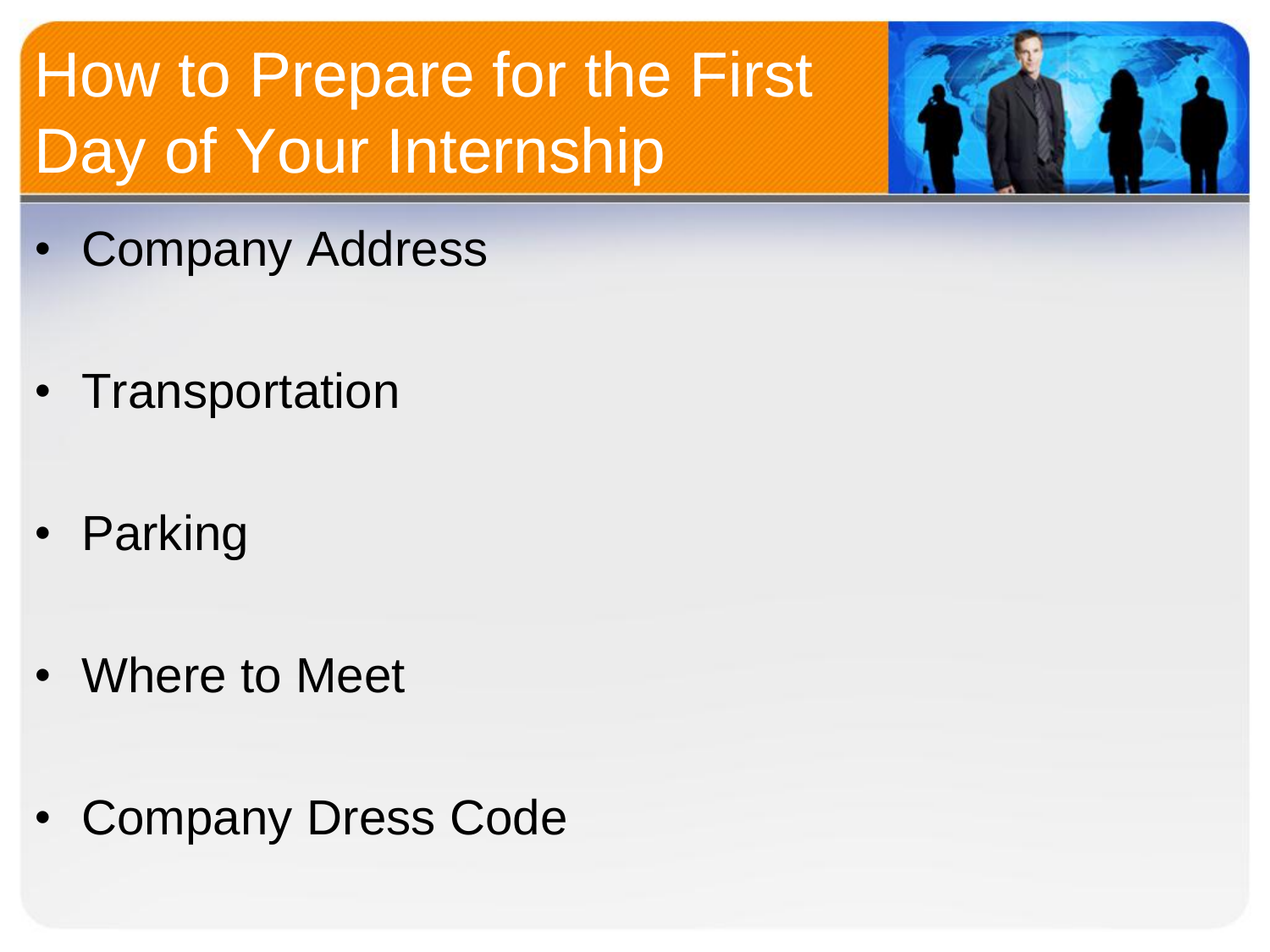# What to Do and Bring on the First Day



- Arrive on Time for Work (Always be Punctual)
- Greet Everyone and Smile
- Driver's License
- Social Security Card
- Blue or Black Pen and Notepad
- Snack Bag
- Money for Lunch
- Folder
- Laptop or Ipad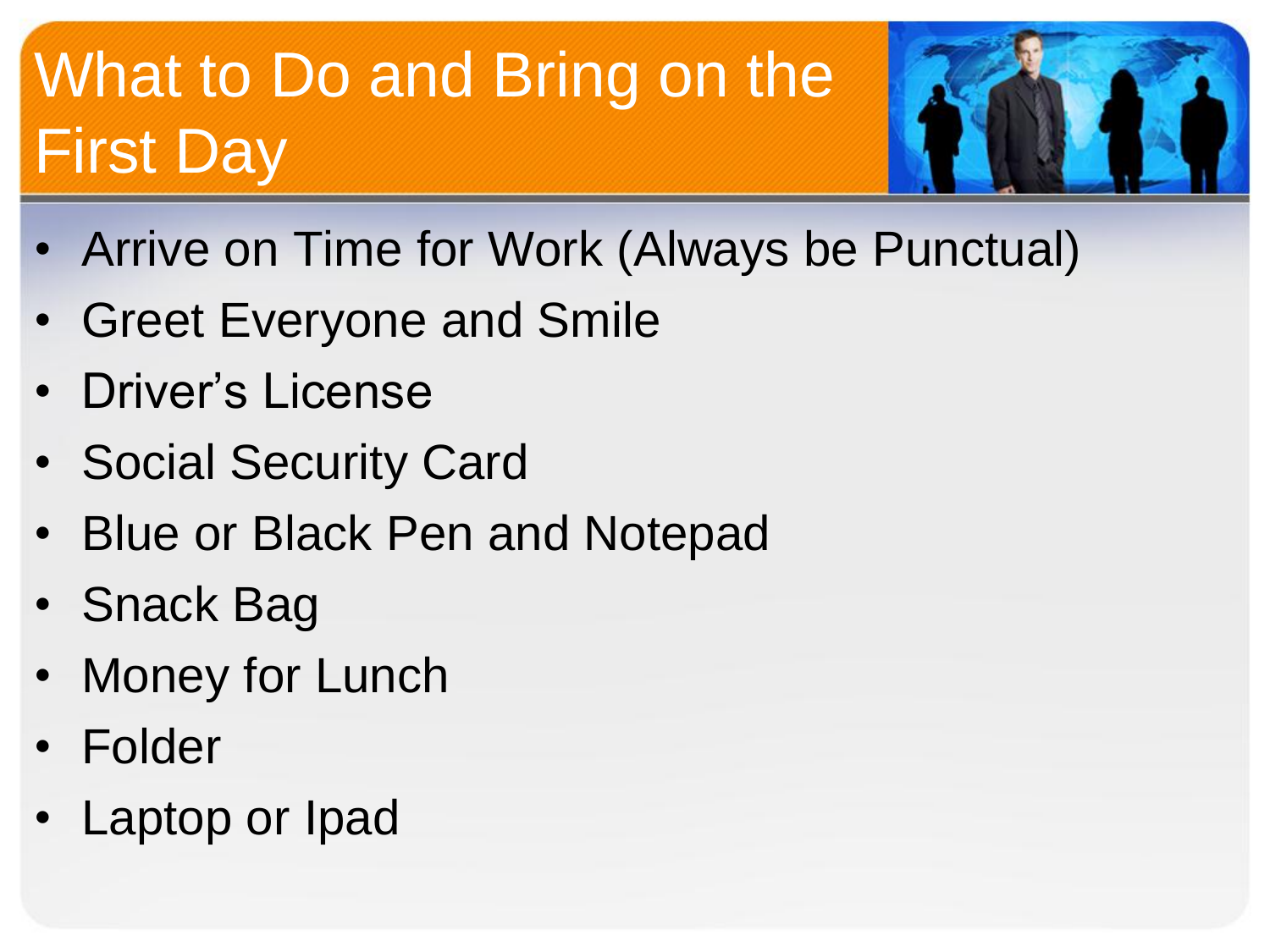# What to Expect on the First Day



- Internship Orientation
- Information on Company Policies and Procedures
- Intern Tasks
- Intern Events
- Advice on How to Make the Most of Your Internship
- Brief Overview and Questions
- Discussion of Internship Assignment/Learning Agreement/Contract
- Then Right to Work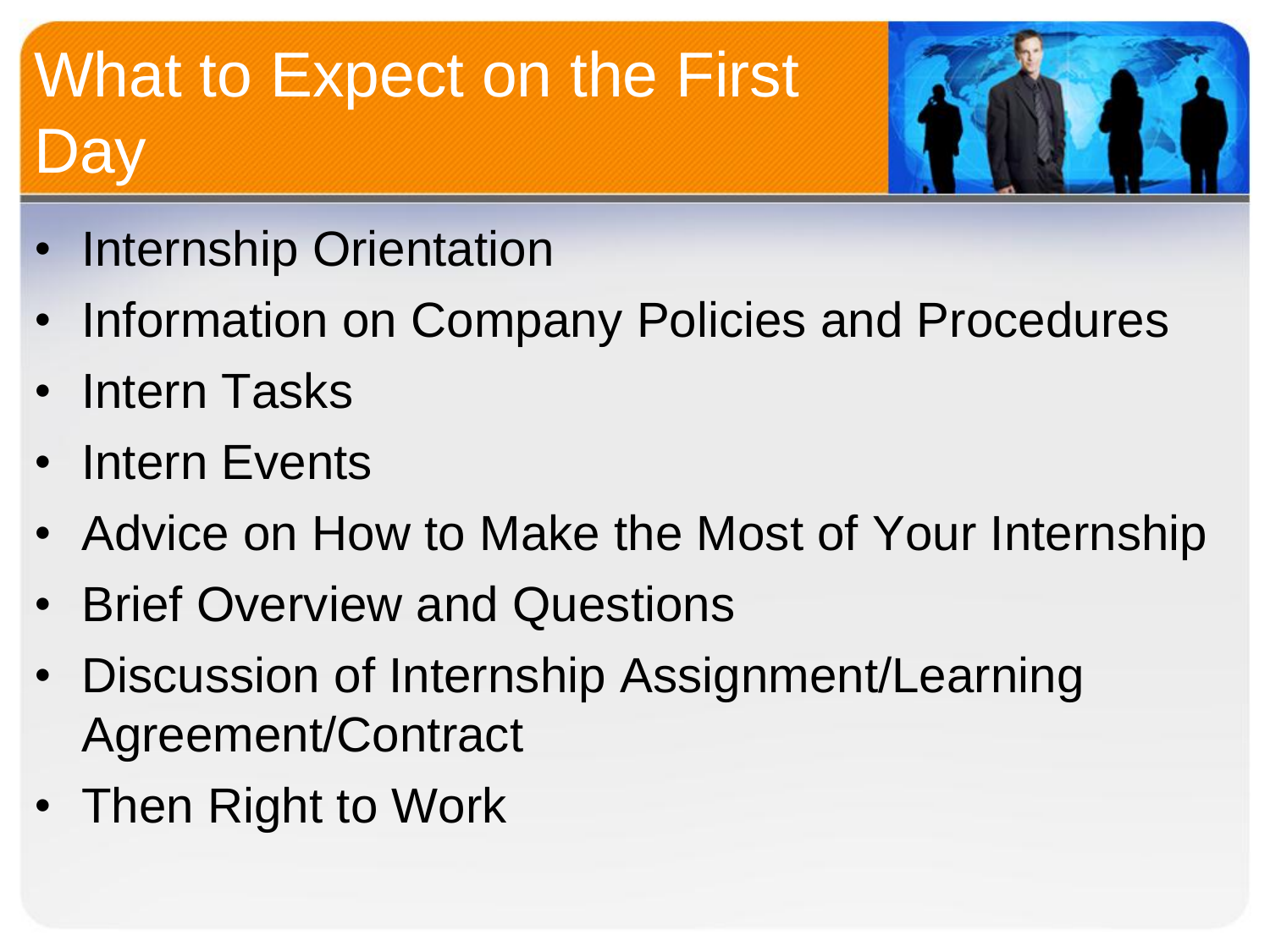# Office Etiquette (Dos & Don'ts)



- **Phone Etiquette**
- Always be Professional
- $\checkmark$  Cell Phones (keep on silent not vibrate)
- **Social Media Etiquette**
- Do not engage in Social Networking during Your **Workday**
- **Office Etiquette**
- Always be Professional in your Demeanor
- **√ Refrain from Office Gossip**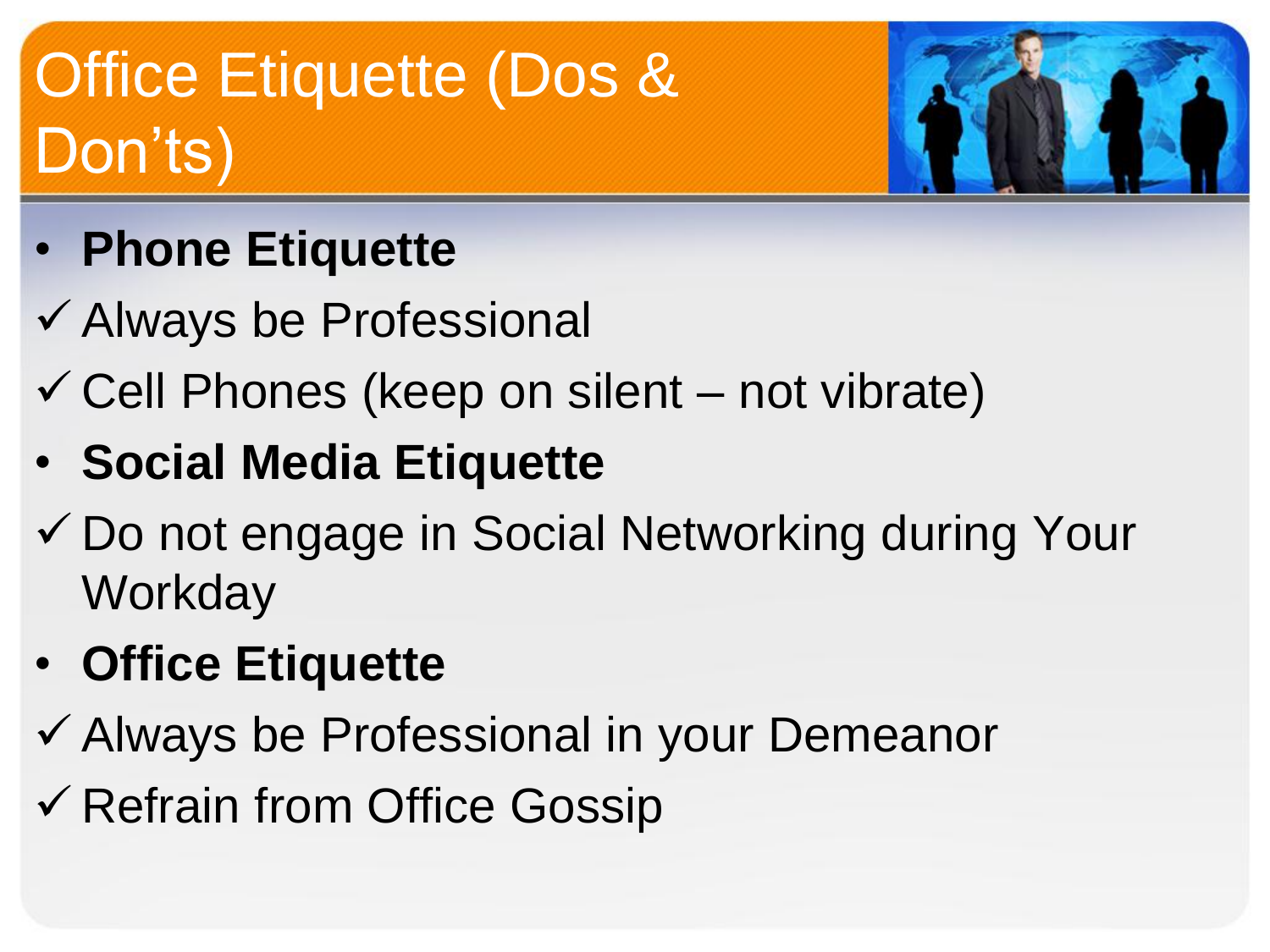# How To Network Effectively



### **What is Networking?**

- Developing beneficial relationships or "contacts"
- Building partnerships that support you while you map out your career goals
- Sharing information
- Ongoing and reciprocal in nature
- A two-way street

### **What it Isn't:**

- A process of making cold-calls
- Asking for a job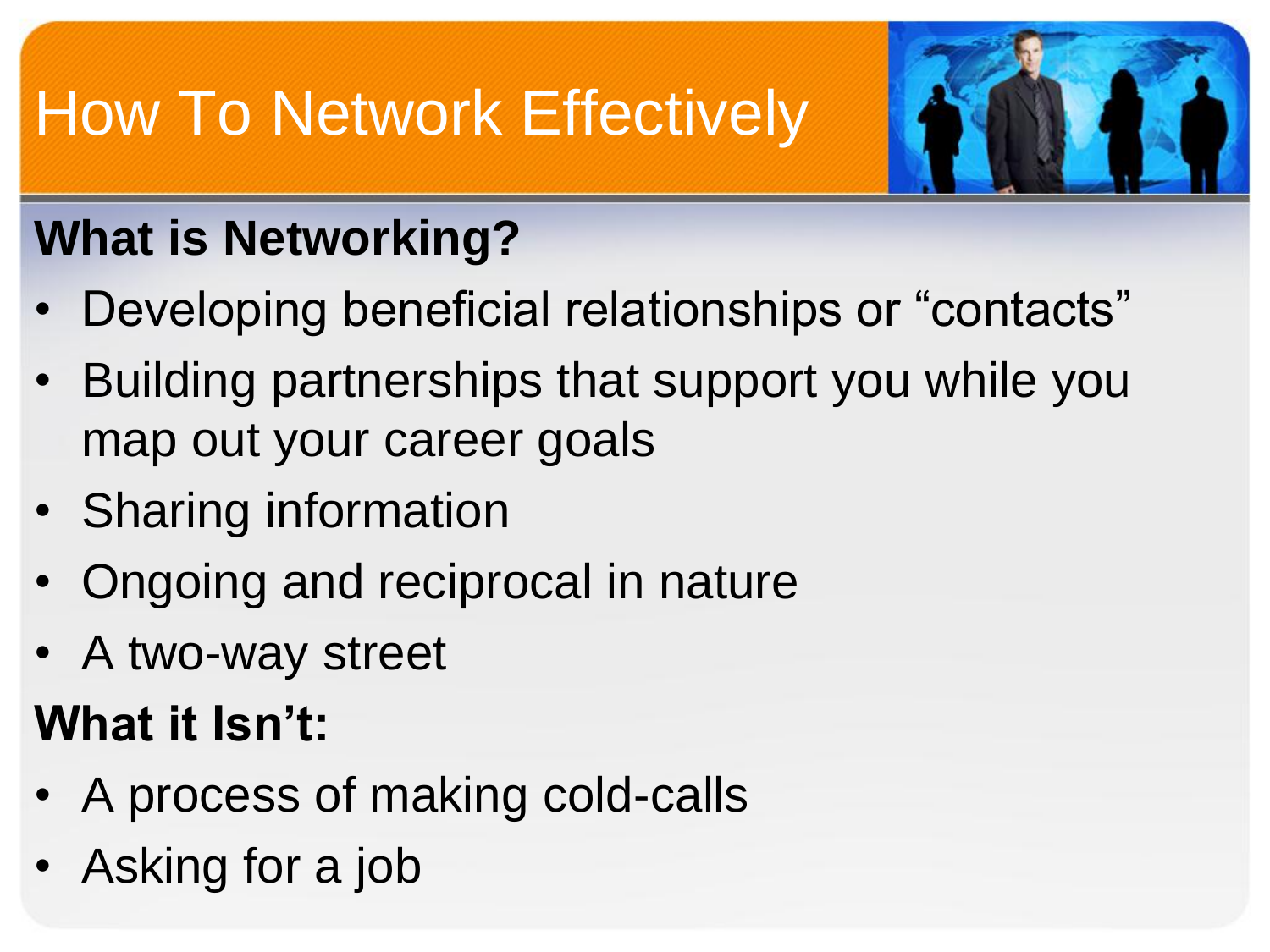# How to Network Effectively



- Before contacting anyone, decide on what kind of information or assistance you would like:
- Information on a career
- Referrals to specific job openings
- Advice on the best strategies to break into a career
- Help with exploring new career options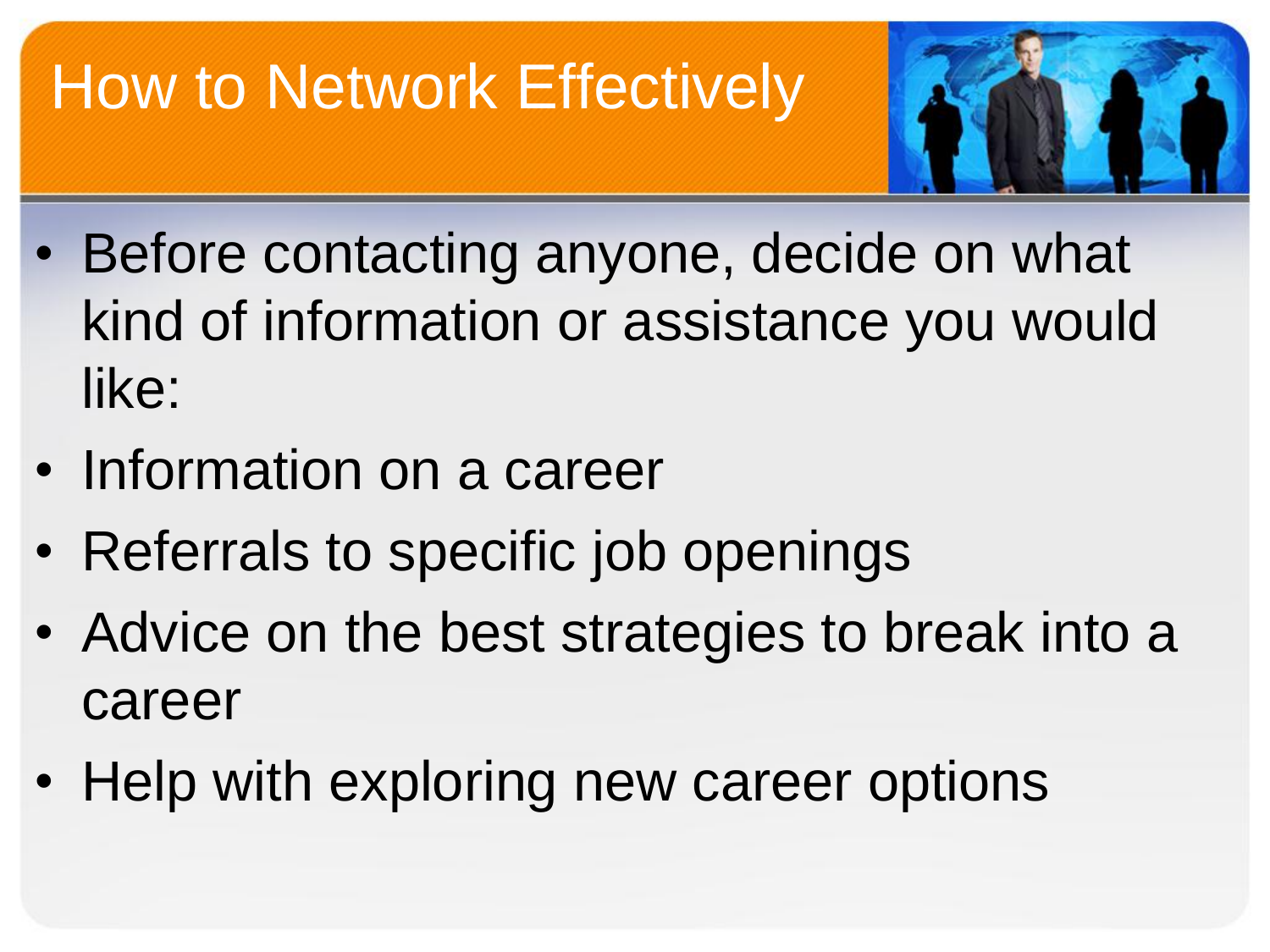## How to Network Effectively



- Make Contact (relatives, friends, neighbors, former high school & college classmates, alumni & faculty, current & former co-workers & supervisors)
- Do your Research on the company or organization
- Make contact & give information about yourself
- ▶ Schedule an Informational Interview
- Develop contacts for future reference (ask for business cards)
- ▶ Send a Thank-you Note or Email
- Always Reciprocate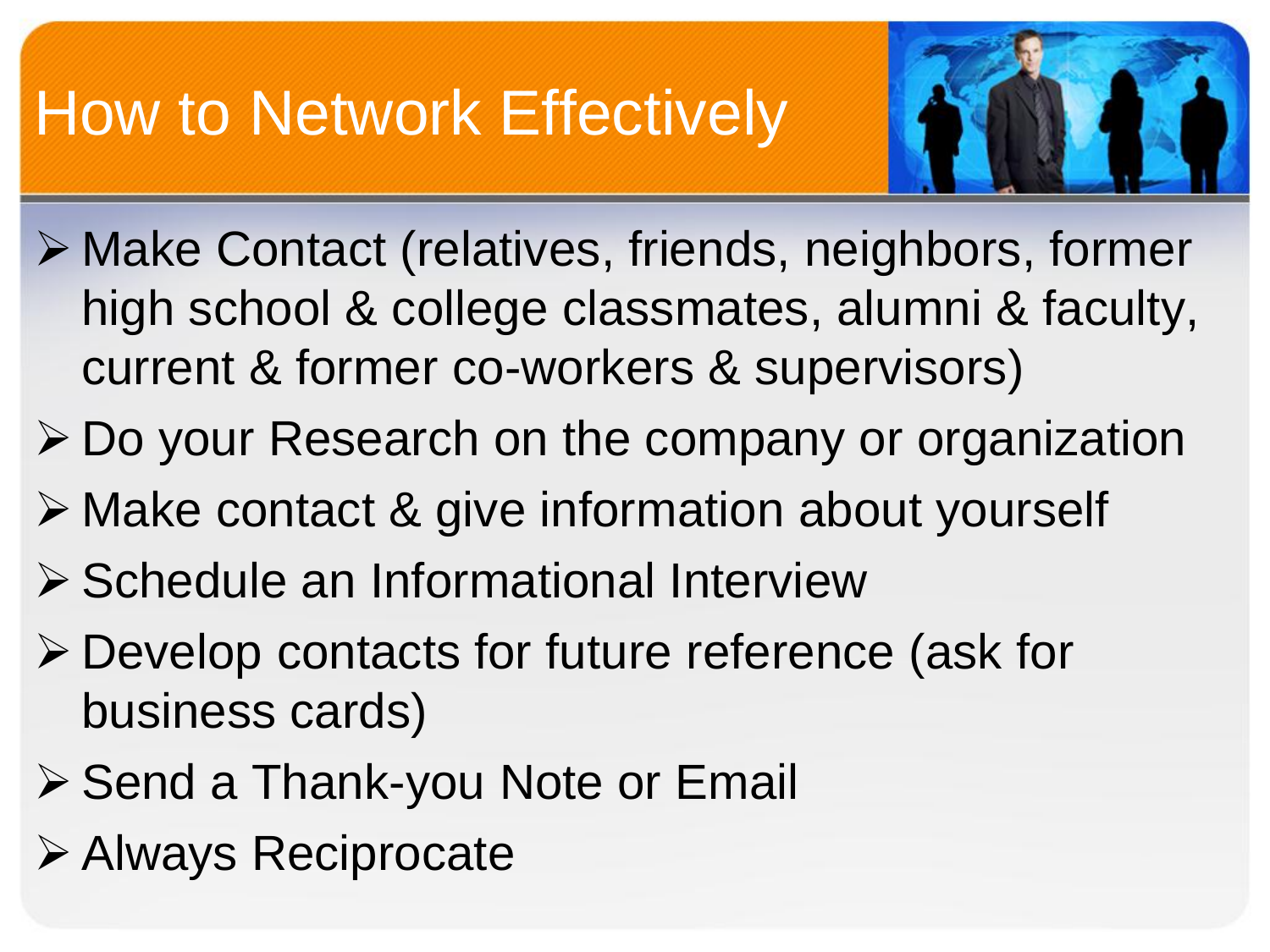# Qualities Employers Look For in an Intern

### **Positive Traits**

- Individual who…
- Will ask questions
- Who follows directions well
- Who displays enthusiasm
- Actively look for things to do
- Follows rules and regulations
- Socializes appropriately with staff
- Exhibits punctuality and dependability
- Checks out all projects with Intern Supervisor

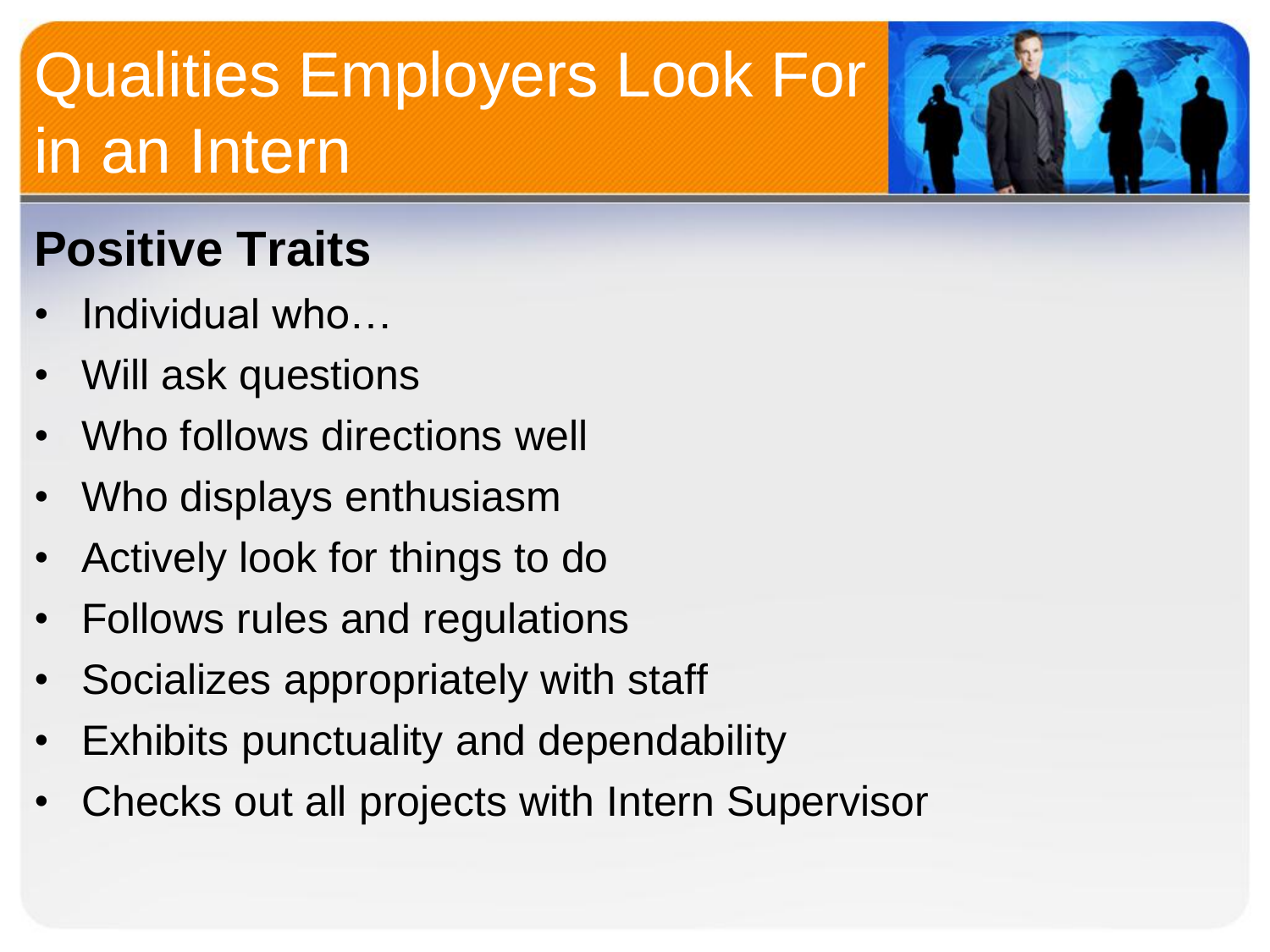# Getting the Most out of Your Internship



#### **Meet with Intern Supervisor**

- Be specific and able to articulate what you hope to accomplish, what you hope to learn, and how you wish to be enriched by your experience
- Obtain a Learning Contract/Agreement that spells out your internship goals and appropriate activities
- Build contacts for a future job search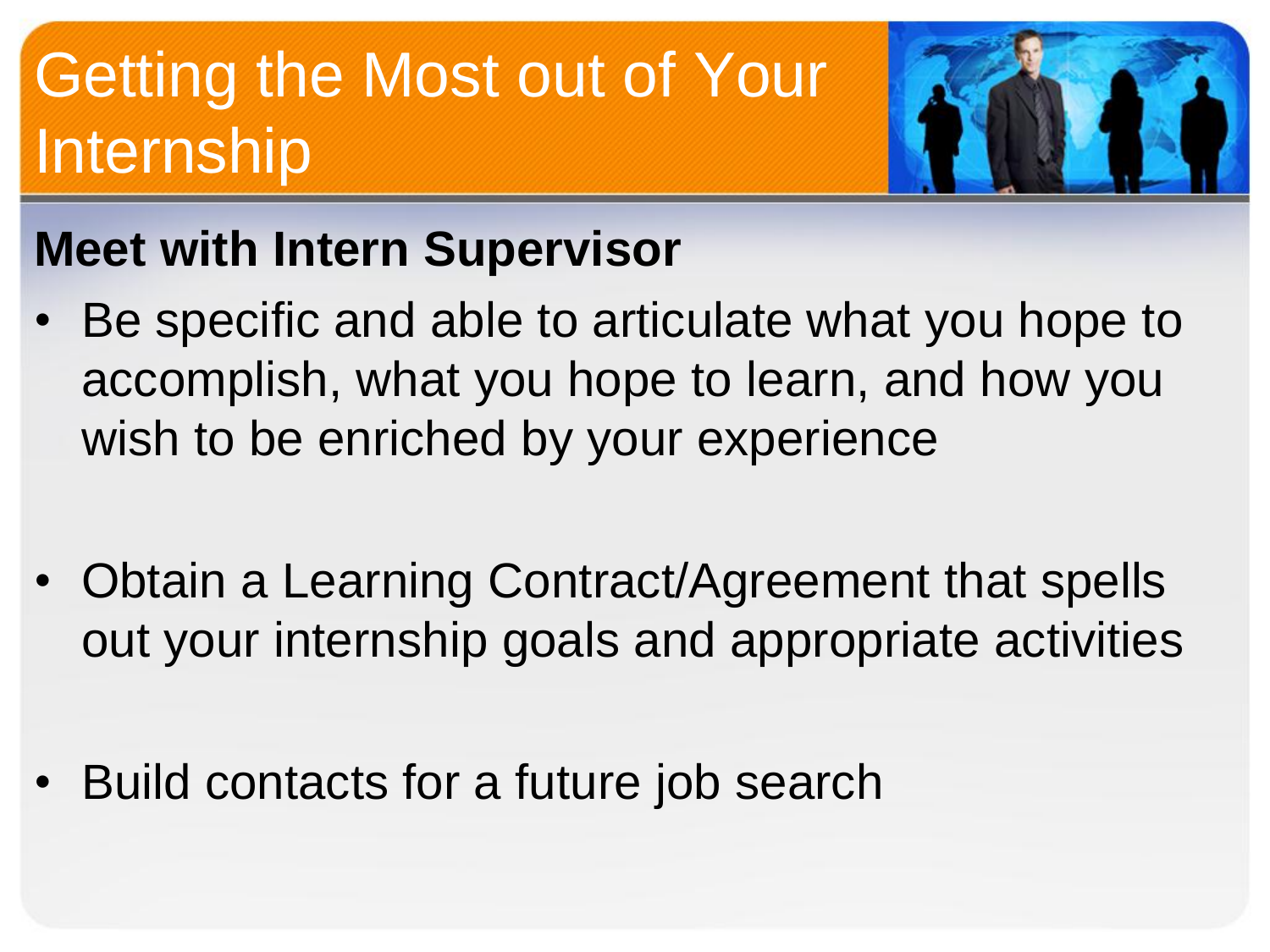# Making the Most of Your Internship Experience



- Constantly evaluate & re-evaluate your own performance (Average Intern or Stand-Out Intern?)
- Be the first to volunteer (shows initiative)
- Find work for yourself
- Take notes, listen to everything, then ask questions
- Keep all company information private
- Watch your actions
- Write out your accomplishments & keep track of all tasks performed
- Two weeks before internship ends, ask for recommendation letter
- Stay in touch & connected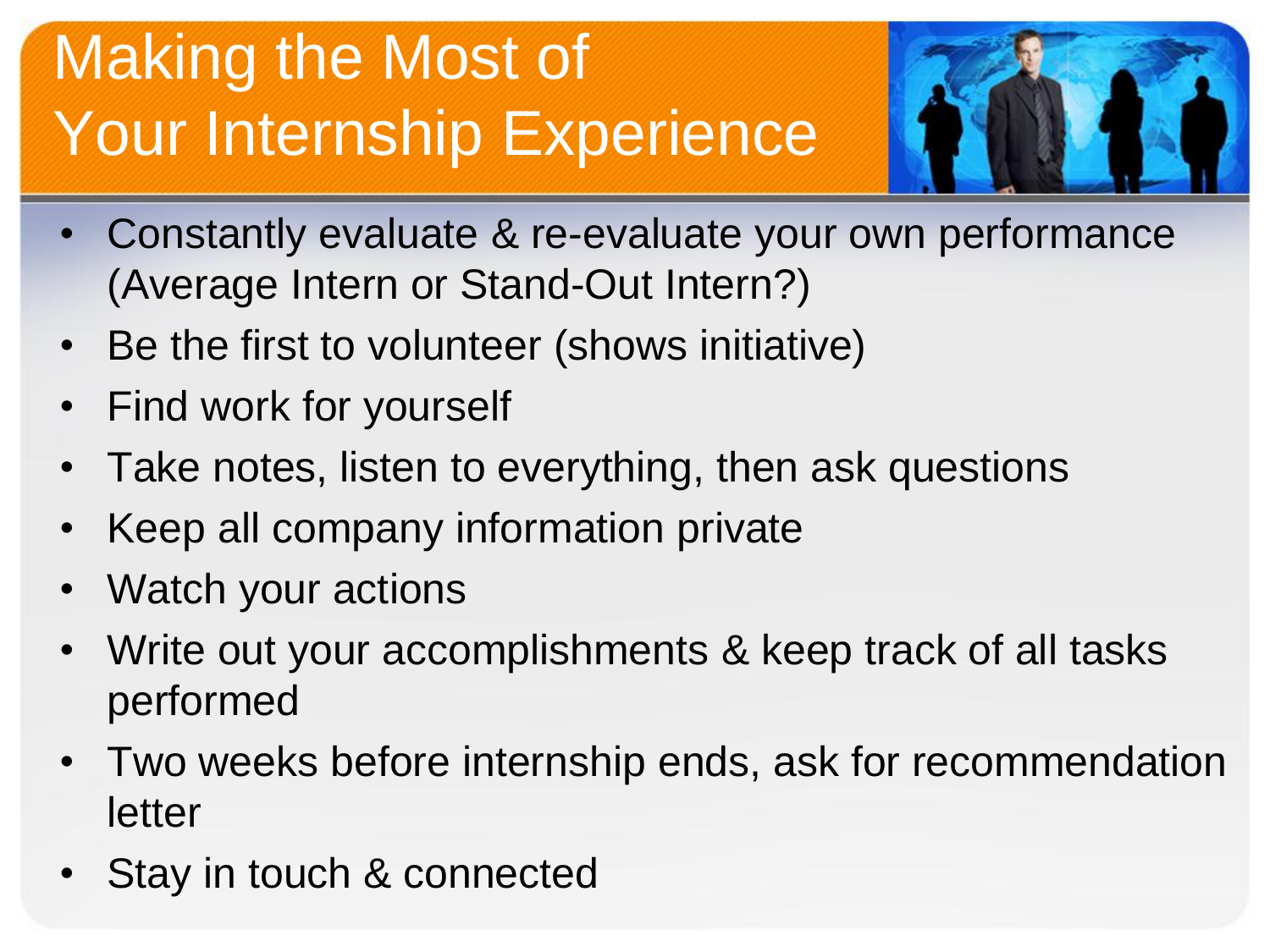# Communication Rules for Interns



- Establish a Good Rapport with your Site Supervisor or Internship Program Coordinator
- Don't be Afraid to Ask Questions
- Develop Strong Interpersonal skills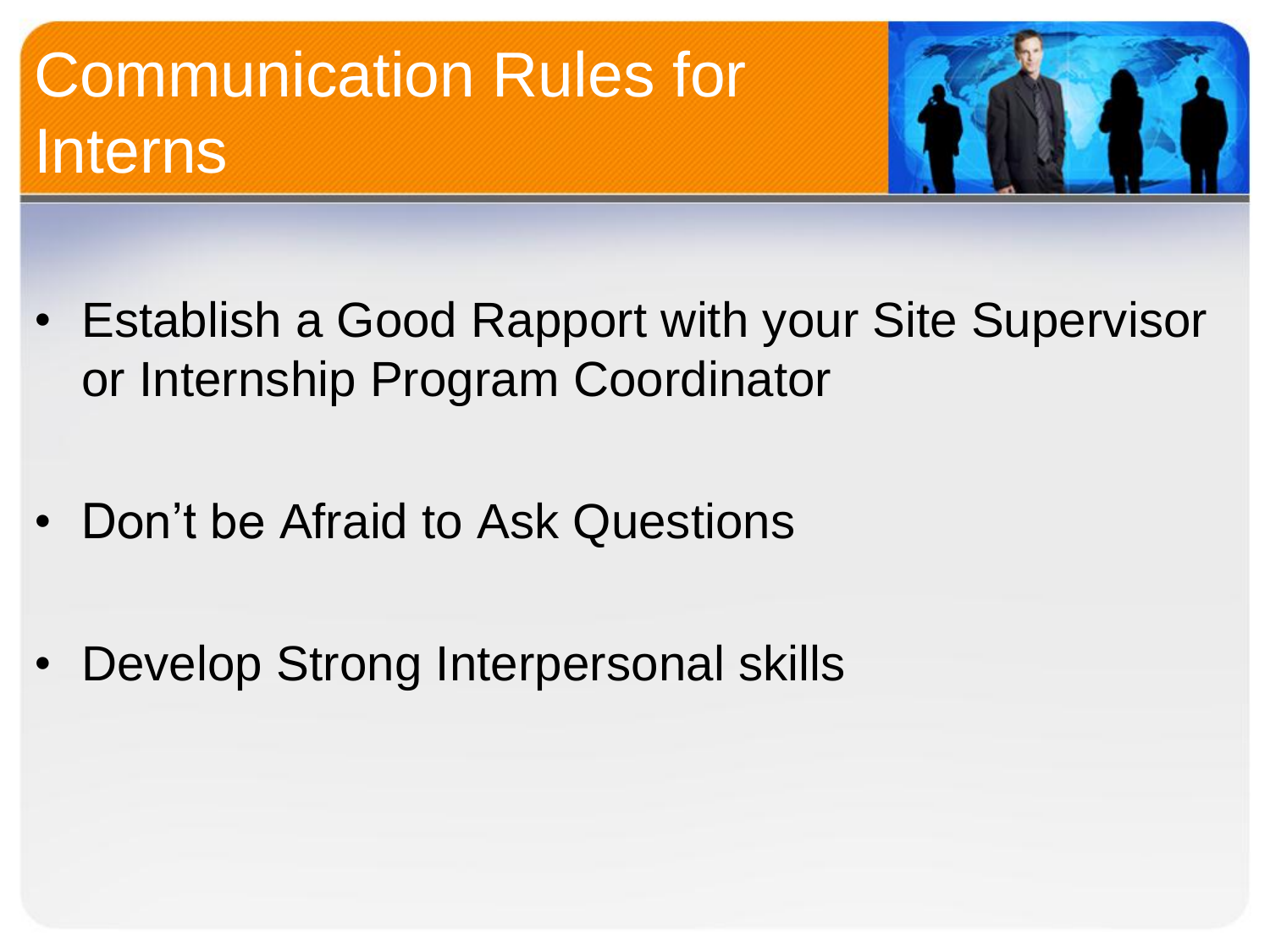### Check-off Sheet



- A copy of the Job Description
- Enter your Internship Placement information in Trojans4Hire
- Letter of Acceptance or Email from Employer
- Write your Internship Goals & Objectives
- Keep Journal or Weekly Report
- Complete a Student Intern Evaluation
- Receive a copy of Final Work Performance
- Write an Internship Final Report or Reflection Paper